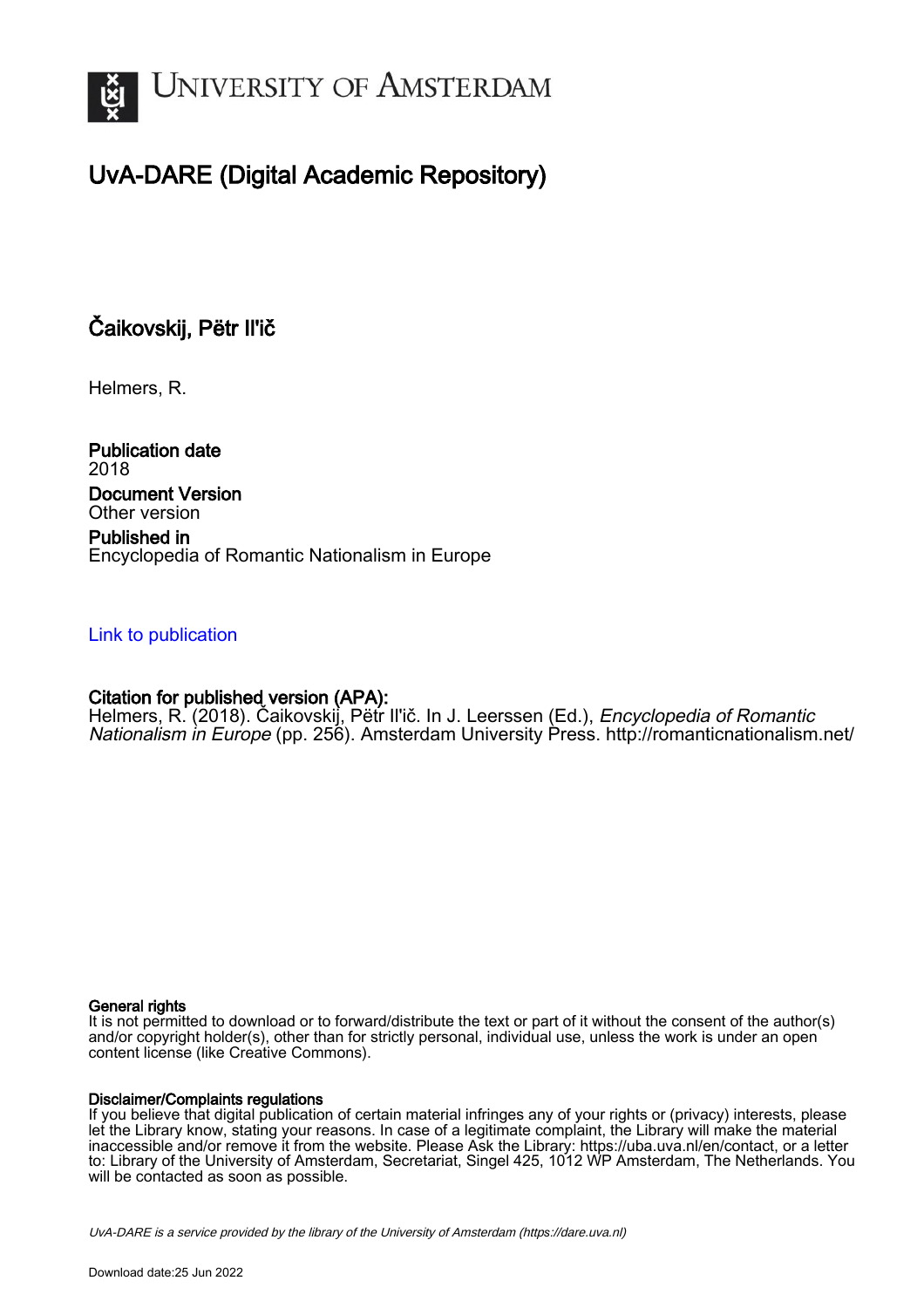# **Encyclopedia of Romantic Nationalism in Europe**

# Čaikovskij Pëtr Il'ič

## Author: Helmers Rutger

Pëtr Il'ič Čajkovskij (b. 1840 Kamsko-Votkinsk, Russia; d. 1893, St Petersburg), was among the first to graduate from the St Petersburg Conservatory in 1865 and became the first truly professional and arguably the most successful Russian composer of the 19th century. Although he was no ardent advocate of nationalism in music, and consequently he was not at the forefront of the development of a distinctive Russian manner of composition, it would be overly simplistic to view Čajkovskij simply as a "cosmopolitan" composer as opposed to the "nationalists" of the "Mighty Handful". Čajkovskij was among the 19th-century composers who employed the most folk melodies in his compositions, second only to Rimskij-Korsakov. Famous instances of the use folk song are the finale of the Fourth Symphony (1878), the slow movement of the First String Quartet (1871), and, most conspicuously, the Second Symphony (1873), nicknamed "Little Russian" for the Ukrainian folk songs used in three of the four movements; this was the closest he ever came to the aesthetics of the "Mighty Handful".

In the field of opera, Čajkovskij's most important contribution to national art is probably that he set important works of national literature to music, most famously Puškin's *Evgenij Onegin* (1881) and "The Queen of Spades" (1890). His only comic opera, and also the most folksy one, *Vakula the Smith* (1876), later reworked as *Čerevički* (1887), was based on one of Gogol's Ukrainian stories. Čajkovskij composed two operas on national historical themes: *The Opričnik* (1874), named after Ivan the Terrible's personal agents, and *Mazepa* (1883, also based on Puškin), about the revolt in Ukraine at the time of the battle of Poltava in the early 18th century. Both operas, however, emphasize personal intrigue and individual emotion rather than collective sentiment.

Some more obvious contributions to national culture were considered of lesser artistic importance by composer himself: a collection of "50 Russian Folksongs" (1868-69) arranged for piano four-hands, commissioned by his publisher Jurgenson, the melodies of which were mostly drawn from existing collections by Konstantin Vil'boa (1860) and Milij Balakirev (1866). He also composed various occasional works with a patriotic purport, such as the "Slavic March" (1876), composed for a charity concert organized to support the Serbs in the war against Turkey; the 1812 "Festival Overture" (1882), depicting the Russian victory over the French forces of Napoleon; the cantata *Moscow*; and a march" (1883) composed for the coronation of Tsar Alexander III.

During the reign of Alexander III, Čajkovskij became a court favourite and enjoyed considerable privileges. Given his popularity and the esteem accorded to him, the role of his music in the consolidation and spread of the notion of a "Russian national school" should not be underestimated. He was adopted as a model by many later composers and his personal style became national property, regardless of whether it drew on folk music or not.

## Word Count: 465

Bačinskaja, Nina Mihajlovna; 1962. *Narodnye pesni v tvorčestve russkih kompozitorov* (Moscow: Gosudarstvennoy muzykal'noe izdatelstvo)

Brown, David; 1978-91. *Tchaikovsky: A biographical and critical study* (London: Gollancz)